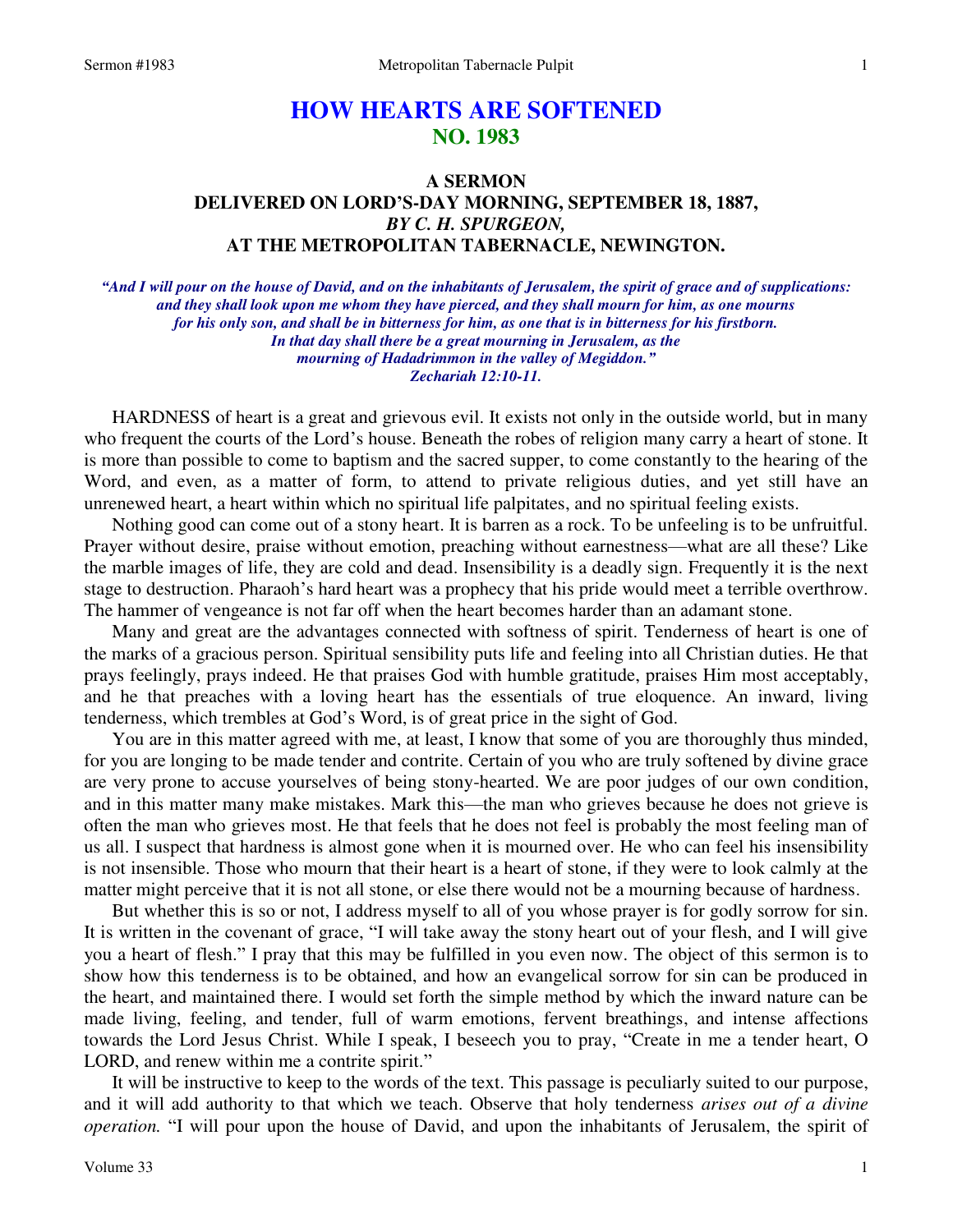grace and of supplications." Secondly, *it is actually worked by the look of faith,* "And they shall look upon me whom they have pierced, and they shall mourn for him." And thirdly, the tenderness which comes in this way *leads to mourning for sin of an intense kind,* "They shall mourn for him as one mourns for his only son, and shall be in bitterness for him, as one that is in bitterness for his firstborn. In that day shall there be a great mourning in Jerusalem, as the mourning of Hadadrimmon in the valley of Megiddon."

**I.** First, note that THE HOLY TENDERNESS WHICH MAKES MEN MOURN FOR SIN ARISES OUT OF A DIVINE OPERATION.

It is not in fallen man to renew his own heart. Can the adamant turn itself to wax or the granite soften itself to clay? Only He that stretches out the heavens and lays the foundation of the earth can form and reform the spirit of man within him. The power to make the rock of our nature flow with rivers of repentance is not in the rock itself.

*The power lies in the omnipotent Spirit of God,* and it is an omen for good that He delights to exercise this power. The Spirit of God is prompt to give life and feeling. He moved of old upon the face of the waters, and by His power order came out of confusion. That same Spirit at this time broods over our souls, and reduces the chaos of our natural state to light and life and obedience. There lies the hope of our ruined nature. JEHOVAH who made us can make us over again. Our case is not beyond His power. Is anything too hard for the Lord? Is the Spirit of the Lord straitened? He can change the nether millstone into a mass of feeling, and dissolve the northern iron and the steel into a flood of tears.

When He deals with the human mind by His secret and mysterious operations, He fills it with new life, perception, and emotion. "God makes my heart soft," said Job, and in the best sense this is true. The Holy Spirit makes us like wax, and we become impressible to His sacred seal. Remember, you that are hard of heart, that your hope lies this way. God Himself, who melts the icebergs of the northern sea, must make your soul yield up its hardness in the presence of His love. Nothing short of the work of God within you can effect this. "You must be born again," and that new birth must be from above. The Spirit of God must work regeneration in you. He is able of these stones to raise up children unto Abraham, but until He works you are dead and insensible. Even now I perceive the goings forth of His power. He is moving you to desire His divine working, and in that gracious desire the work has already begun.

Note next, that as this tenderness comes of the Spirit of God, so *it also comes by His working in full co-operation with the Father and with the Son*. In our text we have all the three persons of the divine Trinity. We hear the Father say, "I will pour upon the house of David the spirit of grace," and that Spirit when poured out leads men to look to Him whom they pierced, even to the incarnate Son of God. Thus the Holy Ghost proceeding from the Father and the Son, fulfils the purpose of the Father by revealing the Son, and thus the heart of man is reached. The divine Father sends forth the Holy Ghost, and He bears witness to the Son of God, and so men come to mourn for sin.

We believe in the three persons of the blessed God, and yet we are equally clear that God is one. We see the divers operations of these three divine persons, but we perceive that they are all of one, and work to the selfsame end, namely, that grace may reign by delivering us from our natural impenitence, and by causing us to sorrow because we have sinned. The Holy Spirit works not without the Father and the Son, but proves Himself to be in full union with both by His operations upon the soul of man. Do not think, therefore, when you feel the Holy Ghost melting you, that the Father will refuse you. It is He that sent the Holy Spirit to deal with you. Imagine not that you can feel repentance for sin and bow in sorrow at the Savior's feet, and that Jesus will reject you, for it is He who sent the Spirit of grace to bring you to repentance, and make you mourn because of the ill which you have done. The glorious one God, who made the heavens and the earth, is dealing with your heart if the Holy Ghost is now working in you as "the spirit of grace and of supplications."

*This operation is an unseen secret work*. You cannot perceive the work of the Spirit by the senses of the flesh, it is spiritually discerned. When the Spirit of God was poured out at Pentecost, there were divers signs attendant thereupon, such as rushing mighty wind, and cloven tongues as it were fire, but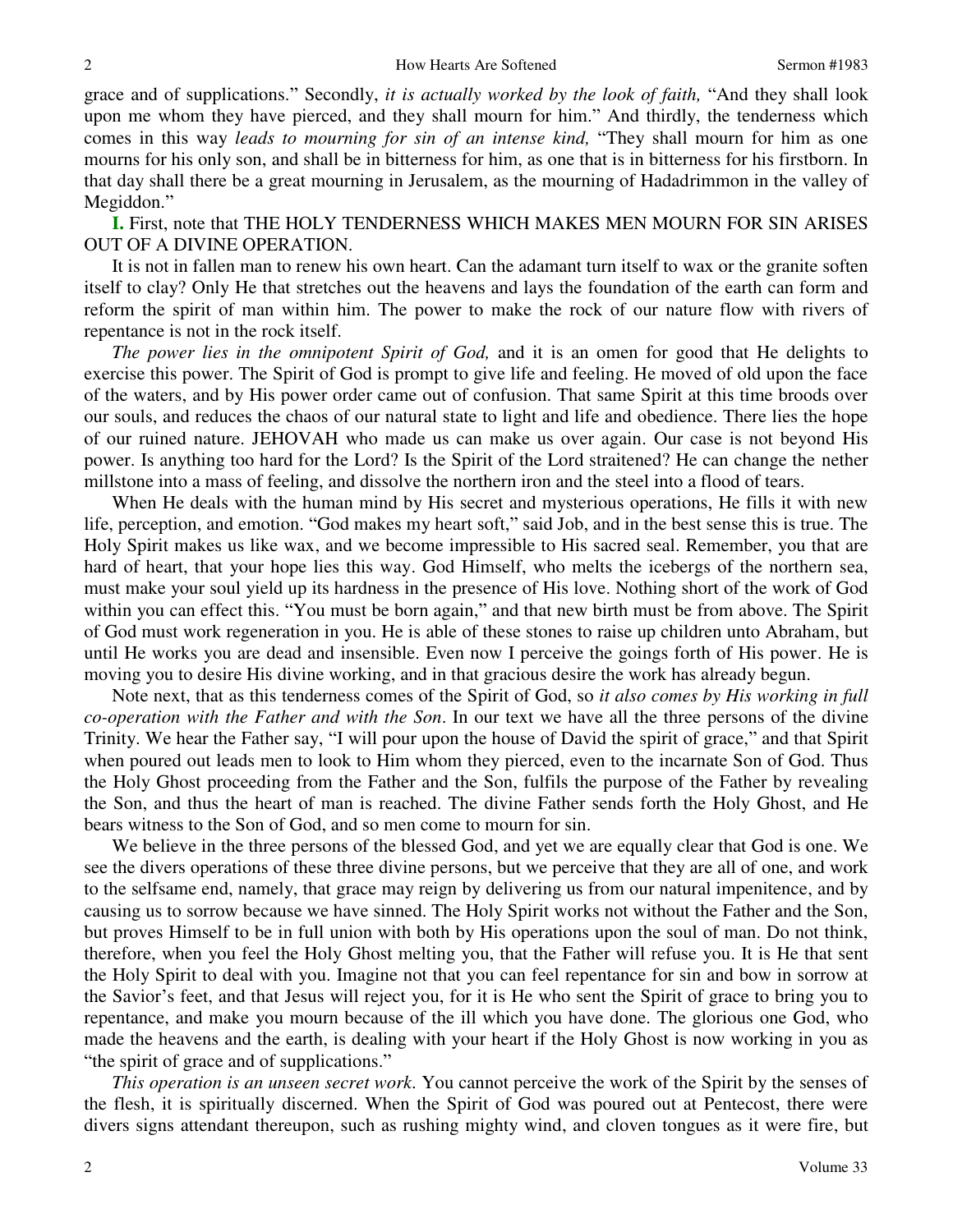#### Sermon #1983 **How Hearts Are Softened** 3

these were outward signs only, the Spirit Himself is inward and secret. The Spirit is as the wind, invisible save by its effects. The Holy Spirit comes as the dew which in soft silence refreshes the tender herb. Not with sound of trumpet or observation of man does the Spirit perform His gracious deeds. His working is one of the secrets and mysteries which no man can explain to his fellow.

He that feels the movement of the Holy Spirit, knows that a singular work is going on within him, but what it is, or who it is that works it, he knows not. Do not, therefore, expect to be informed when the Spirit is upon you. Marvel not if it should so happen that He is dealing with you now, though you know it not, "For God speaks once, yes twice, yet man perceives it not." The operations of the Holy Ghost are consciously perceived by the human heart, but they are not always attributed to their right cause. Many a man, to use the words of our hymn,

## *"Wonders to feel his own hardness depart."*

He does not know how his new tenderness has been produced. He finds himself anxious to hear and understand the Gospel, and he feels that the Gospel affects him as it never did before, but he does not perceive those "invisible" cords of love which are drawing him towards his Savior. Before long he will cry, "This is the finger of God," but as yet he perceives not the divine cause. It is well set forth by Mr. Bunyan in his parable of the fire which burned though a man tried to quench it. There was one behind the wall who secretly poured oil upon the fire. He himself was unperceived, but the fire burned because of what he poured on it. You can see the flame, but you cannot see the hidden One who ministers the fuel.

The Spirit of God may work in you, my dear hearer, this morning, but it will not be with special token of marvel, or voice, or vision. Not with earthquake, nor wind, nor fire will He come, but with "a still small voice." He may deal with many of you at once, and yet none may see it in his fellow. I expect that He will work upon many at this time, for much prayer has been put up that the Lord Jesus may be glorified in our midst.

But the secret operation of the Spirit is known by its effects, for *it is sweetly productive*. We read in the text of "the spirit of grace and of supplications," which must mean that the Spirit produces graciousness and prayerfulness in the soul upon which He works. The man is now willing to receive the grace or free favor of God. He ceases to be proud, and becomes gracious. He is put into a condition in which God's grace can deal with him.

As long as you are self-righteous, God cannot deal with you in the way of favor. You are upon wrong ground, for you are making claims which He cannot possibly allow. Mercy and merit can no more blend than fire and water. You must be willing to receive as a free favor what God will never give you if you claim it by right. When you are made conscious of sin, then forgiveness can be granted. When you are malleable under the hammer of God's Word, then will He work His work of love upon you. When you do lay your own righteousness aside, and take up the cry, "God be merciful to me a sinner," then shall you go to your house justified.

It needs the Spirit of grace to give us grace to receive grace. We are so graceless that we will not even accept grace till God gives us "grace for grace"—grace to accept grace. Blessed is the hour when the Spirit of God comes to us as the Spirit of grace, and works in us that graciousness which makes us value and seek after the free grace of God in its further forms. Grace itself clears out a space in the heart for grace to enter and carry on its work.

It is also said that the Lord will pour out "the spirit of supplications." This is the creation of desires and longings which express themselves in prayer. When the Holy Spirit works savingly upon the heart, then the man begins to approach the mercy seat with frequent and fervent supplications. The words may be broken and confused, but what are words? Sighs, tears, heaving of the breast, and upward glancings of the eye—these are true prayers, and are very prevalent with God.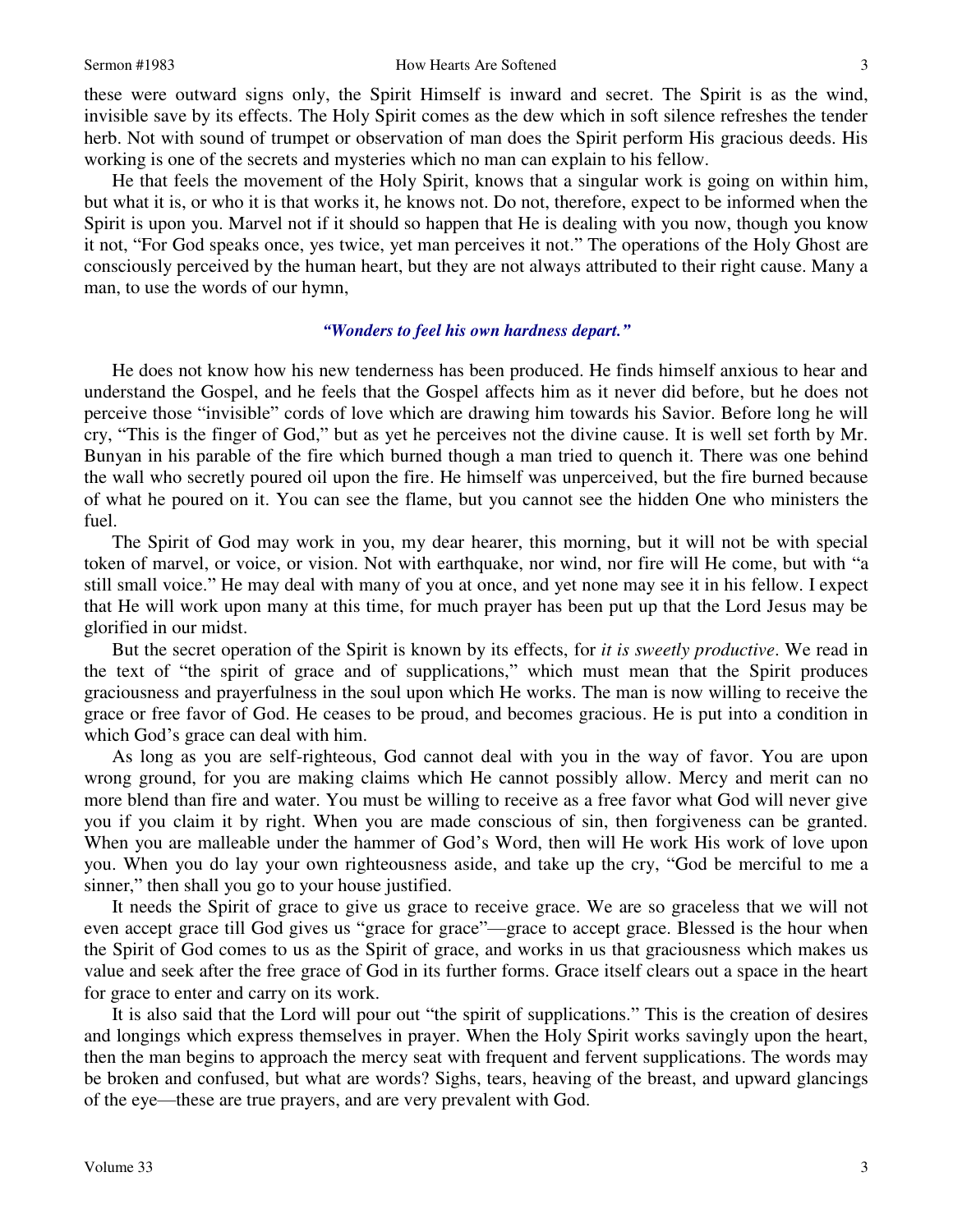Brethren, we poor preachers cannot make men pray. We can produce a Book of Common Prayer, and read it to them, and get them to utter the responses, but we cannot make them pray by this means the Spirit of God is still needed. The child may be taught a form of prayer at its mother's knee, and he may repeat it daily till he is old, and yet he may never have prayed in all those years. Only the Spirit of God can produce the smallest atom of prayer. I tell you, there was never a prayer on earth that God could accept, but what first came down from heaven by the operation of the Spirit of God upon the soul.

But here is the point—have you this "Spirit of supplications" this morning? Are you groaning, crying, sighing—"Lord, save, or I perish—give me Christ, or else I die"? Well then, I trust you have come under the sacred outpouring promised in the text—"I will pour upon the house of David, and on the inhabitants of Jerusalem, the spirit of grace and of supplications."

All this leads on towards the tenderness which begets mourning for sin. Again, I say, this is the point from which help must come for the sinner. You that have been striving to feel, and yet cannot feel, and do not feel—you should look to the strong for strength, and to the living for life. He who in the day of his creation breathed into the nostrils of man the breath of life, so that he became a living soul, can infuse the new life into you, and give you with it all the feeling which is natural thereto. Think much of the Holy Spirit, for He can make you live in the truest sense.

It is God's to give you a tender heart, not yours to create it within yourself. Do not attempt first to renew your heart, and then to come to Christ for salvation, for this renewal of heart is salvation. Come you as you are, confessing all your hardness, your wicked, willful obduracy and obstinacy, confess it all, and then put yourself into the hands of the Spirit, who can remove your hardness at the same time that grace removes your guilt. The Holy Spirit can make your heart as tender as the apple of the eye, and cause your conscience to be as sensitive as a raw wound, which feels the slightest touch.

God grant us grace to deal with Him about these things, and not to be looking to ourselves. As well hope to extract juice from the stones of the seashore, as spiritual feeling from the carnal mind. He who can make the dry bones live, and He alone, can make the hardened mourn over sin.

**II.** But now I come to the core and center of our subject—THI TENDERNESS OF HEART AND MOURNING FOR SIN IS ACTUALLY WORKED BY A FAITH-LOOK AT THE PIERCED SON OF GOD.

True sorrow for sin comes not without the Spirit of God, but even the Spirit of God Himself does not work it except by leading us to look to Jesus the crucified. There is no true mourning for sin until the eye has seen Christ. It is a beautiful remark of an old divine, that eyes are made for two things at least—first, to look with, and next, to weep with. The eye which look to the pierced One is the eye which weeps for Him.

O soul, when you come to look where all eyes should look, even to Him who was pierced, then your eye begins to weep for that for which all eyes should weep, even the sin which slew your Savior! There is no saving repentance except within sight of the cross. That repentance of sin which omits Christ is a repentance which will have to be repented of. If such sorrow may be called repentance at all, it is only as wild grapes are yet called grapes, though they have in them none of the qualities and virtues of the clusters of the true vine.

Evangelical repentance is acceptable repentance, and that only, and the essence of evangelical repentance is that it looks to Him whom it pierced by its sin. Sorrow for sin without faith in Christ is the hard bone without the marrow—it kills, but never blesses. It is a tempest of the soul with thunder and lightning, but no rain. God save us from remorse! It works death.

Mark you, *wherever the Holy Spirit does really come, He always leads the soul to look to Christ*. Never yet did a man receive the Spirit of God unto salvation, unless he received it to the bringing of him to look to Christ and mourn for sin. Faith and repentance are born together, live together, and thrive together. Let no man put asunder what God has joined together. No man can repent of sin without believing in Jesus, nor believe in Jesus without repenting of sin. Look, then, lovingly to Him that bled upon the cross for you, for in that look you shall find pardon, and receive softening.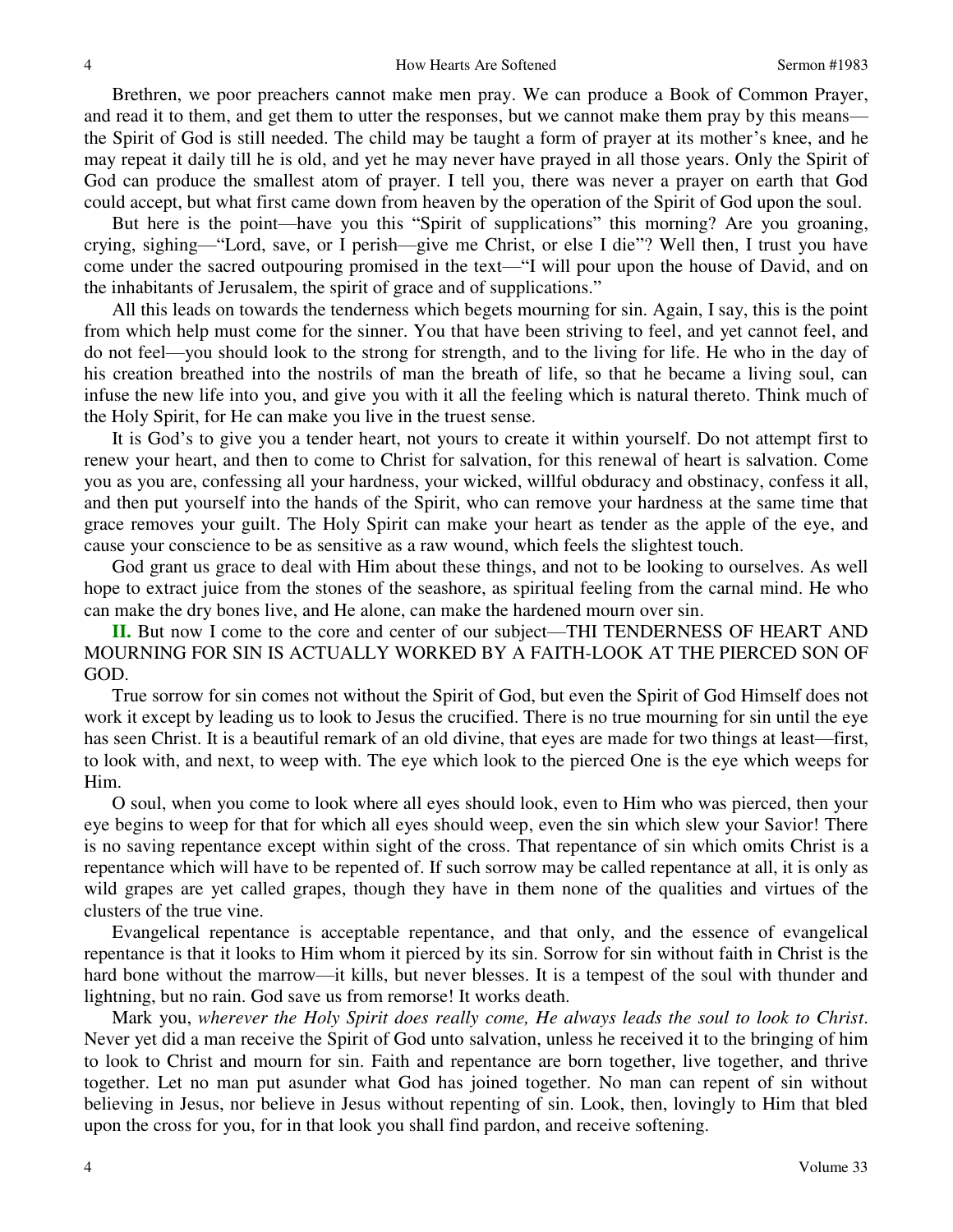How wonderful that all our evils should be remedied by that one sole prescription, "Look unto me and be you saved, all the ends of the earth"! Yet none will look until the Spirit of God inclines them so to do, and He works on none to their salvation unless they yield to His influences and turn their eyes to Jesus.

Note well that *this look to the pierced One is peculiarly dear to God*. Observe the change of the pronoun in the middle of the verse, "They shall look upon *me* whom they have pierced, and they shall mourn for *him."* The *Me* and the *Him* refer to the same person. I lay no special stress upon this, and I do not attempt to *prove* any doctrine from it, but certainly it is remarkable that when we read this verse with defined views as to the oneness of Christ with God, and the union of God and man in one person in the Lord Jesus, we find the pronouns perfectly correct, and understand why there should be *"M*e*,"* in one case, and *"Him,"* in another. If you adopt any other theory, then the passage would seem to be a jumble of words.

It is instructive to note that the Lord, instead of saying, "They shall look upon him whom they have pierced," cannot keep Himself in the third person, but bursts upon the scene in His own individuality. Either you have here the Father regarding Himself as pierced in His Son, or the Lord Jesus Christ Himself speaking in the spirit of prophecy of Himself, and personally noting those looks of faith and penitence which are fixed upon His sacred person. He has such a delight in those looks of believing sorrow, that He mentions them as having personally beheld them, "They shall look upon *me* whom they have pierced." Nothing pleases Jesus more than the faith-looks of His people.

In every stage of their history the glances of believers' eyes are very precious to Him. "You have ravished my heart, my sister, my spouse; you have ravished my heart with one of your eyes," says the Bridegroom in the heavenly canticle. Surely the first glance of a tearful, penitent eye to Christ is very dear to Him. He says, "I have seen him and observed him." Nobody sees our look of faith but Himself, and it is not needful that anyone else should see it—is it not a matter between our own soul and our Lord?

He foresaw that look, and in this verse uttered a prophecy concerning it, and He looks back upon it with pleasure, keeping it before His mind as a part of His satisfaction for the travail of His soul. The looks of faith and the tears of repentance are precious jewels to our Lord Jesus. He rejoices so much when one sinner repents that the angels see His joy. O dear hearts, if this morning, in those pews, you look to Christ believingly, accepting Him as God's salvation, then is the promise fulfilled before the eyes of Him who spoke it, and said, "They shall look on me whom they have pierced."

He will be glad of your faith. He invites it, He accepts it, He rewards it. "They looked unto him and were lightened: and their faces were not ashamed." Looking unto Jesus we receive joy, and we give Him joy. As He delights in mercy, so He delights in those who come to Him and accept His mercy. He was lifted on a cross to be looked at, He was nailed there that He might be a perpetual spectacle, and His heart was pierced that we might see the blood and water, which are our double cure.

*The look which blesses us so as to produce tenderness of heart is a look to Jesus as the pierced One*. On this I want to dwell for a season. It is not looking to Jesus as God only which affects the heart, but looking to this same Lord and God as crucified for us. We see the Lord pierced, and then the piercing of our own heart begins. When the Lord reveals Jesus to us, we begin to have our sins revealed. We see who it was that was pierced, and this deeply stirs our sorrow.

Come, dear souls, let us go together to the cross for a little while, and *note who it was* that there received the spear-thrust of the Roman soldier. Look at His side, and mark that fearful gash which has broached His heart, and set the double flood in motion. The centurion said, "Truly, this was the Son of God." He who by nature is God over all, "without whom was not anything made that was made," took upon Himself our nature, and became a man like ourselves, save that He was without taint of sin. Being found in fashion as a man, He became obedient unto death, even the death of the cross.

It is He that died! He who only has immortality condescended to die! He was all glory and power, and yet He died! He was all tenderness and grace, and yet He died! Infinite goodness was hung upon a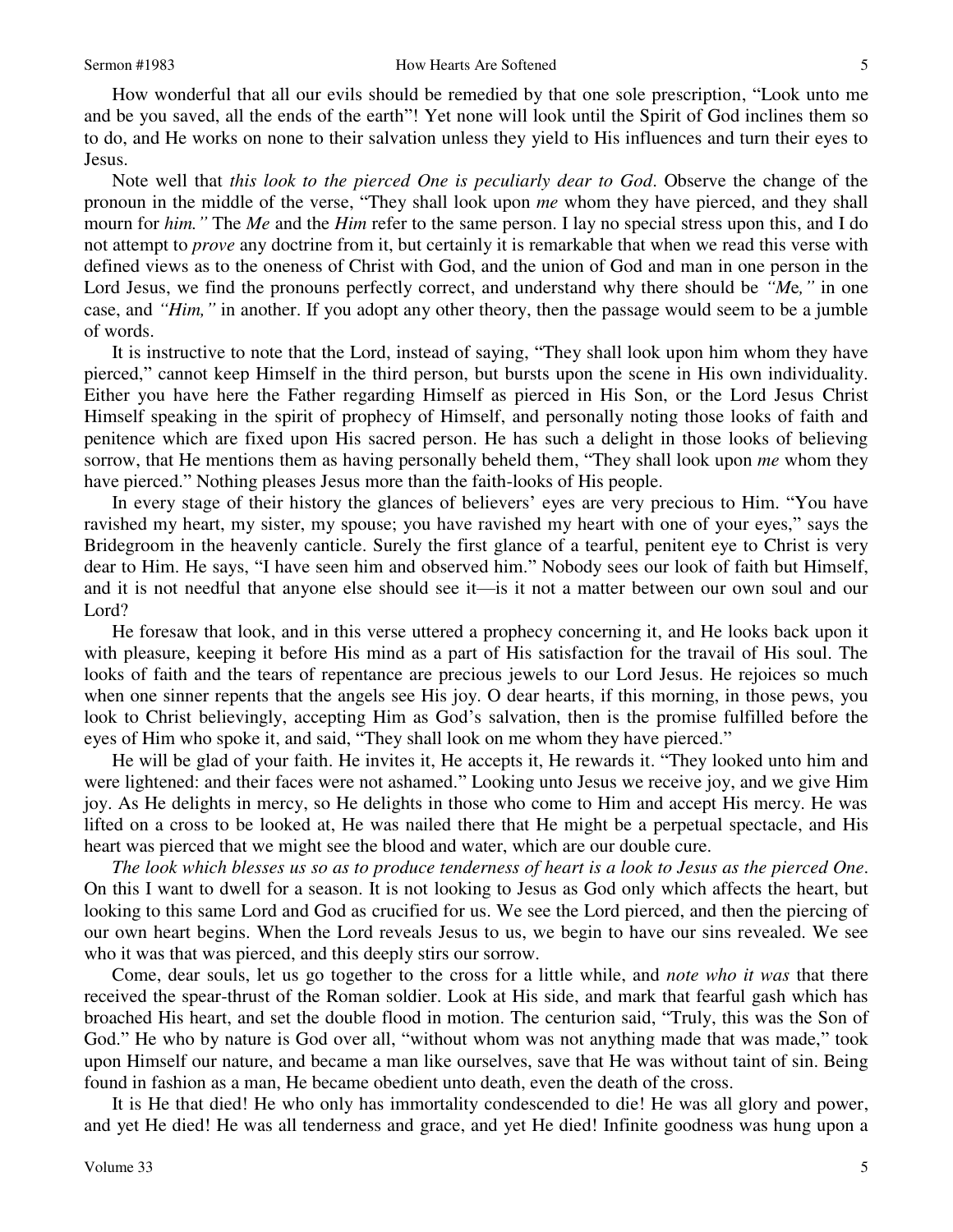tree! Boundless bounty was pierced with a spear! This tragedy exceeds all others! However dark man's ingratitude may seem in other cases, it is blackest here! However horrible his spite against virtue, that spite is cruelest here! Here hell has outdone all its former villainy, crying, "This is the heir; let us kill him."

God dwelt among us, and man would have none of Him. So far as man could pierce his God, and slay his God, he went about to commit the hideous crime, for man slew the Lord Christ, and pierced Him with a spear, and therein showed what he would do with the Eternal Himself, if he could come at Him. Man is, at heart, a deicide. He would be glad if there were no God. He says in his heart, "No God," and if his hand could go as far as his heart, God would not exist another hour. This it is which invests the piercing of our Lord with such intensity of sin—it meant the piercing of God.

But why? Why and wherefore is the good God thus persecuted? By the lovingkindness of the Lord Jesus, by the glory of His person, and by the perfection of His character, I beseech you be amazed and ashamed that He should be pierced. This is no common death! This murder is no ordinary crime. O man, He that was pierced with the spear was your God! On the cross behold your Maker, your Benefactor, your best Friend!

> *"Alas! and did my Savior bleed? And did my Savior die? Would He devote that sacred head For such a worm as I?"*

 Look steadily at the pierced One, and *note the suffering* which is covered by the word "pierced." Our Lord suffered greatly and grievously. I cannot in one discourse rehearse the story of His sorrows, the griefs of His life of poverty and persecution, the griefs of Gethsemane, and the bloody sweat, the griefs of His desertion, denial, and betrayal, the griefs of Pilate's hall, and the scourging, and the spitting, and the mockery, the griefs of the cross, with its dishonor and agony. The sufferings of our Lord's body were only the body of His sufferings.

> *"'Twas not the insulting voice of scorn So deeply wrung His heart; The piercing nail, the pointed thorn, Caused not the saddest smart:*

*But every struggling sigh betray'd A heavier grief within, How on His burden'd soul was laid The weight of human sin."*

Our Lord was made a curse for us. The penalty for sin, or that which was equivalent thereto, He endured. "He his own self bore our sins in his own body on the tree." "The chastisement of our peace was upon him; and with his stripes we are healed." Brethren, the sufferings of Jesus ought to melt our hearts. I mourn this morning that I do not mourn as I should. I accuse myself of that hardness of heart which I condemn, since I can tell you this story without breaking down. My Lord's griefs are untellable. Behold and see if there was ever sorrow like unto His sorrow!

Here we lean over a dread abyss and look down into fathomless gulfs. Now we are upon great waters, where deep calls unto deep. If you will steadfastly consider Jesus pierced for our sins, and all that is meant thereby, your hearts must relent. Sooner or later the cross will bring out all the feeling of which you are capable, and give you capacity for more. When the Holy Spirit puts the cross into the heart, the heart is dissolved in tenderness. *Crux in corde,* as the old preachers used to say, this is the source of godly sorrow. The hardness of the heart dies when we see Jesus die in woe so great.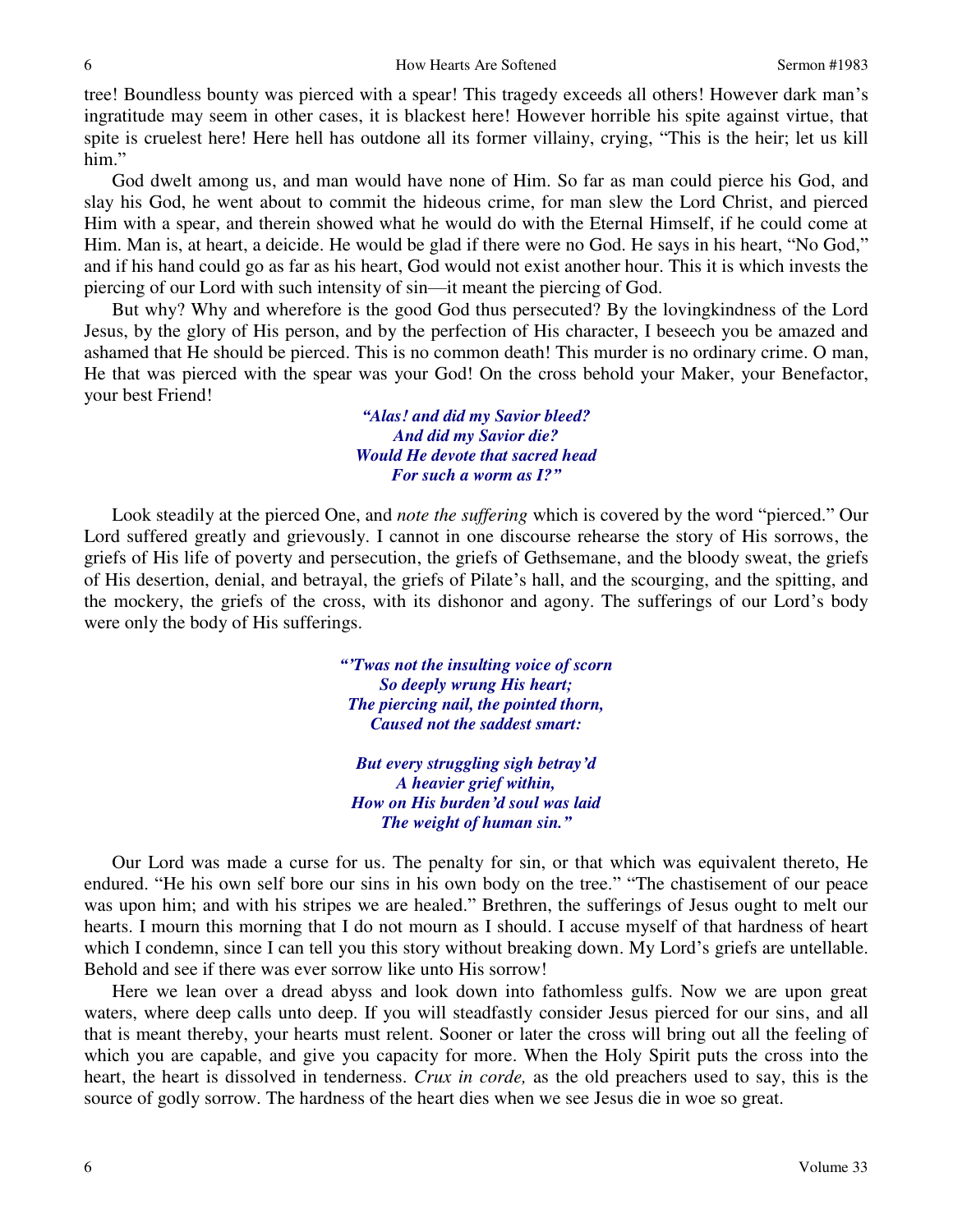### Sermon #1983 **Sermon #1983** How Hearts Are Softened 7

It behooves us further to *note who it was that pierced Him—*"*They* shall look on me whom *they* have pierced." The "they," in each case, relates to the same persons. We slew the Savior, even we, who look to Him and live. If a man were condemned and put to death, you might inquire who it was that slew him, and you might be told that it was the judge who condemned him, but that would not be all the truth. Another might blame the jury who brought in the verdict of guilty, or the executioner who actually hanged him, but when you go to the root of the matter you would find that it was the man's crime which was the real blameworthy cause of his death.

In the Savior's case sin was the cause of His death. Transgression pierced Him. But whose transgression? Whose? It was not His own, for He knew no sin, neither was guile found on His lips. Pilate said, "I find no fault in this man." Brethren, the Messiah was cut off, but not for Himself. *Our* sins slew the Savior. He suffered because there was no other way of vindicating the justice of God and allowing us to escape. The sword which else had smitten us was awakened against the Lord's Shepherd, against the man that was JEHOVAH's fellow. Truly may we sing—

> *"'Twas for my sins my dearest Lord Hung on the cursed tree, And groan'd away a dying life For thee, my soul, for thee.*

*"Oh, how I hate those lusts of mine That crucified my God; Those sins that pierced and nail'd His flesh Fast to the fatal wood!* 

*Oh, if my soul were form'd for woe, How would I vent my sighs! Repentance should like rivers flow From both my streaming eyes."*

If this does not break and melt our hearts, let us *note why He came into a position in which He could be pierced by our sins*. It was love, mighty love, nothing else but love which led Him to the cross. No other charge can ever be laid at His door but this, that He was "found guilty of excess of love." He put Himself in the way of piercing because He was resolved to save us. He loved us better than He loved Himself. And shall we hear of this, and think of this, and consider this, and remain unmoved? Are we worse than brutes? Has all that is human quit our humanity? If God the Holy Ghost is now at work, a sight of Christ will surely melt our heart of stone.

Furthermore, notice that *looking to the pierced One causes mourning in every case*. All hearts yield to this. Under the power of the Holy Ghost *this works efficaciously of itself*. Nothing else is needed. "They shall look upon me," and "they shall mourn." Faith in Christ is sufficient for the production of acceptable and deep repentance—this, and this only, without mortifications and penances.

Let me also say to you, beloved, that *the more you look at Jesus crucified, the more you will mourn for sin*. Growing thought will bring growing tenderness. I would have you look much at the pierced One, that you may hate sin much. Books which set forth the passion of our Lord, and hymns which sing of His cross, have ever been most dear to saintly minds because of their holy influence upon the heart and conscience.

Live at Calvary, beloved, for there you will live at your best. Live at Calvary, and love at Calvary, till live and love become the same thing. I would say, look to the pierced One till your own heart is pierced. An old divine says, "Look at the cross until all that is on the cross is in your heart." He further says, Look at Jesus until He looks at you. Steadily view His suffering person until He seems to turn His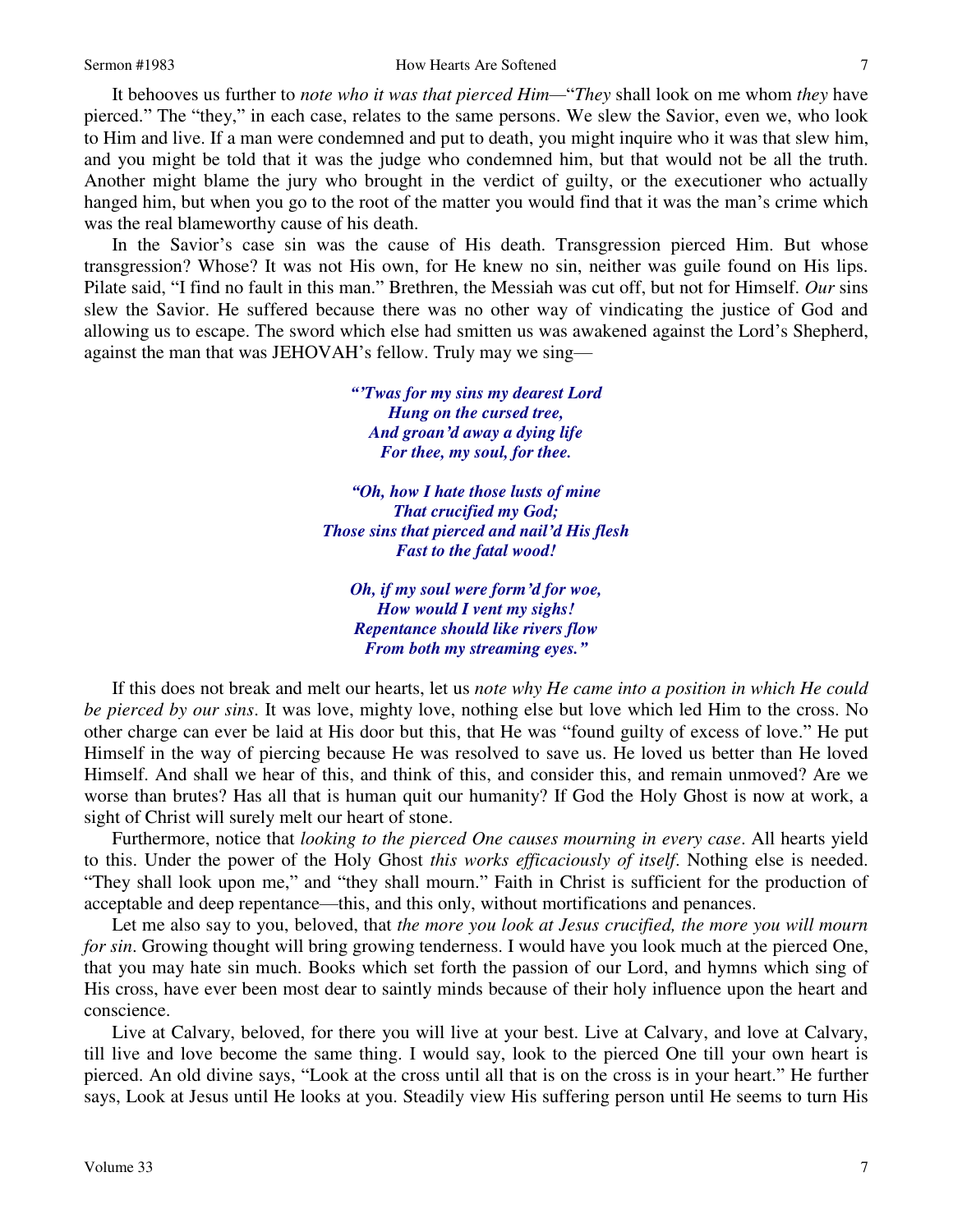head and look at you, as He did at Peter when he went out and wept bitterly. See Jesus till you see yourself. Mourn for Him till you mourn for your sin.

The whole of this subject leads me to observe that the conversion of the Jews will come from a sight of the crucified Messiah. I conclude from this text that Israel will be brought to know the Lord, not by a vision of Christ in His glory, but by a sight of Christ in His humiliation. "They shall look upon me whom they have pierced, and shall mourn for him."

But I also conclude that this holds good of all mankind. By the preaching of Christ crucified will their hearts be broken. The cross is God's hammer of love, wherewith He smites the hearts of men with irresistible blows. Men tell us we should preach Christ as an example. We do preach Him as an example, and rejoice to do so, but we can never allow that view of our Lord to overshadow our preaching of Him as a sacrifice for sin. He suffered in the room, and place, and stead, of guilty men, and this is the Gospel.

Whatever others may preach, "We preach Christ crucified." We will ever bear the cross in the forefront. The substitution of Christ for the sinner is the essence of the Gospel. We do not keep back the doctrine of the second advent, but first and foremost, we preach the pierced One, for this it is that shall lead to evangelical repentance, when the Spirit of grace is poured out.

O brethren, whatever else you preach, or do not preach, preach Christ crucified! Jesus Christ my Lord as crucified is my main topic, and shall be till I die. I trust you feel a pleasure in thinking of the Lord Jesus in any character in which He is revealed, but yet the cross is that whereon He is most lifted up, and this is the chief attraction for sinful men. Though it be to the Jews a stumbling block and to the Greeks foolishness, it is still the power of God unto salvation to everyone that believes.

**III.** My time is nearly over, and therefore I must only for a minute touch upon the surface of my third subject, THE SIGHT OF CHRIST CRUCIFIED WILL PRODUCE A MOURNING FOR SIN OF A VERY THOROUGH CHARACTER.

It will be *immediate*. If the Spirit of God grants us an inward sight of Christ, we shall bleed inwardly at once. The sentences are fast joined together—"They shall look upon me whom they have pierced, and they shall mourn." How rapidly the Spirit of God often works! "His word runs very swiftly." With a single blow of grace the bars of iron are broken. Saul of Tarsus was foaming at the mouth with rage against Jesus of Nazareth and His disciples, but a flash and a word changed him. "Why persecute you me?" showed him the pierced Lord, and "Lord, what will you have me to do?" was his speedy answer. One glimpse at Christ will make yonder stubborn sinner bow the knee. Look on him, Lord!

This mourning, according to our text, is *refined and pure*. They shall mourn for *him,* they shall be in bitterness *for him*. For Jesus they sorrow rather than for themselves. Sin is not mentioned in these verses, and yet the sorrow is all concerning sin. The grief for sin itself is overborne and compassed about by the greater grief occasioned by the sad results of sin upon the person of the pierced One. Sin is grieved over as it is against the Lord, even as David cries, "Against you, you only, have I sinned."

The mourning of a penitent is not because of hell, if there were no hell he would mourn just as much. His grief is not for what sin might cost himself, but for what it has cost the Substitute. He bemoans himself thus, "Oh, how could I have pierced Him! How could I have wounded the Beloved? Lover of my soul, how could I have pierced You?" True penitents smite upon their breasts as they behold their Savior bleeding on the tree. This is the sense of sin which is the mark of God's electing love, the token of the effectual calling of His grace.

In this mourning there is *a touching tenderness,* "They shall be in bitterness for him, as one that is in bitterness for his first-born." It is not a son lamenting for a father, for there the grief might be as much for the loss of the father's care and help as for the father himself, but in the case of a father mourning his young son, the father is not supposed to lose anything but his boy—his grief is for the child himself.

Mourning for a son is caused by a peculiarly pure and unmixed love. Somewhat that is of the earth, earthy, may enter into the mourning for a wife, but for his son a father laments with a love which none may question. For an only son the mourning is bitter indeed, and for a first-born it is as gall and wormwood.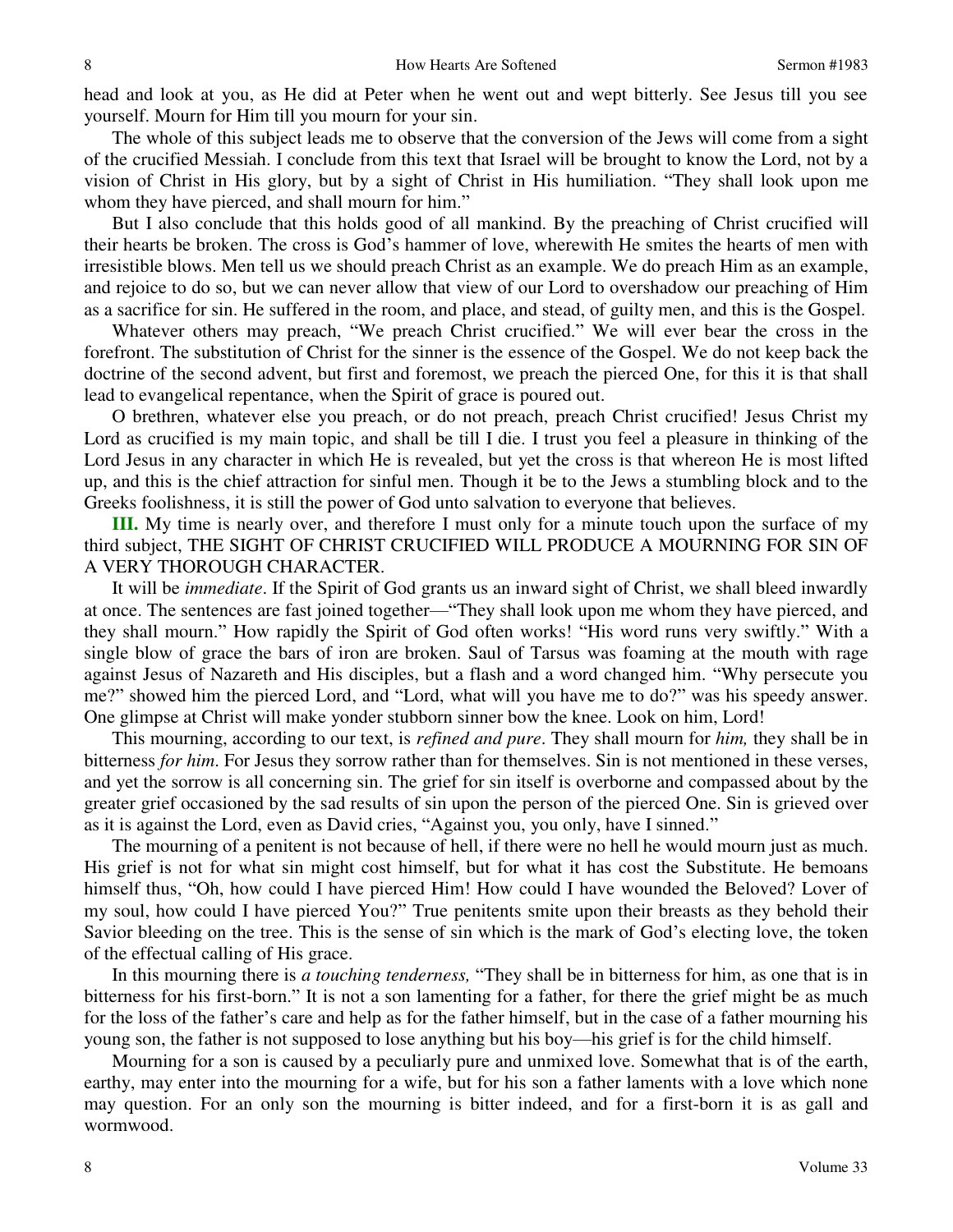#### Sermon #1983 **How Hearts Are Softened** 9

The Israelite was especially sensitive concerning the death of his offspring. To lose his first-born was as when a nation loses its prince. To lose his only son was to quench the light of the house. The old man mourns, "I am as good as dead. I am blotted out of the book of the living, for I now have no son to bear my name. The lamp has gone out in my tent, for my son, my only son, my first-born, has gone down to the gates of the grave!" The case was hopeless for the future. None remained to continue his

family among those who sit in the gate, and the old man rent his clothes and wept sore. It is a bitter mourning which we have when we see Jesus slain by our sins. Were it not for the consequences which grace has caused to flow therefrom, our sorrow would be hopeless and helpless, for we feel that in killing Jesus we have destroyed our best, our only hope, our one and only joy. His death was the hiding of the sun and the shaking of the earth, and we feel it to be so within our own souls. All that is worth having is gone when Jesus is gone. When God's only Son, His first-born, dies, we sympathize with the great Father, and feel ourselves bereaved of our chief joy, our hope, our delight.

This sorrow is *intense*. The word "bitterness" is used twice. Sorrow at the cross-foot is sorrow indeed, sorrow upon sorrow, grief upon grief. Then we have bitterness and bitterness, bitterness upon bitterness, the bitterness of bitterness. Thank God, it is a healthy tonic. He that has tasted this bitterness may say, "Surely the bitterness of death is past."

And this kind of mourning is *very extraordinary*. The prophet could not recollect any mourning which he had ever heard of that was like it, except the lamentation of the people for the death of Josiah. Then all Judah mourned, and Jeremiah wrote sad dirges, and other prophets and poets poured forth their lamentations. Everywhere throughout the land there went up an exceeding great and bitter cry, for the good king had fallen, and there were no princes of like mind to follow him.

Alas, poor nation! It was your last bright hour which saw him ride to the battle. In his death your star has set! In the valley of Hadadrimmon the mourning began, but it spread through all the land. The fatal fight of Megiddon was wailed by every woman in Jerusalem. Bravely had Josiah kept his word, and sought to repel the Egyptian invader, but the hour of Judah's punishment was come, and Josiah died.

A mourning as sincere and deep comes to us when we perceive that Jesus died for us. Blessed be His name—the joy that comes of it when we see sin put away by His death, turns all the sorrow into joy.

This mourning is *personal grief—*every man repents apart, and every woman apart. It is a private, personal grief. It is not produced by the contagion of example, but by the conviction of the individual conscience. Such sorrow is only to be assuaged by Jesus Christ Himself when He is revealed as the salvation of God.

Brethren, I am conscious that I have not preached as I ought to have preached this morning. I have been mastered by my subject. I could sit down alone and picture my divine Master on the cross. I delight to do so. It is my comfort to meditate on Him. I see Him hanging on the tree, and I carefully survey Him, from His head encircled with the thorns, down to His blessed feet, made by the nails to be fountains of crimson blood. I have wept behind the cross at the marks of the dread scourging which He bore. And then coming to the front I have gazed upon His pierced hands, and lingered long before that opened side. Then I feel as if I could die of a pleasing grief and mournful joy. Oh, how I then love and adore!

But here before this crowd I am a mere lisper of words—words which fall far below the height of this great argument. Ah me! Ah me! Who among the sons of men could fitly tell you of His unknown agonies, His piercing anguish, His distraction and heart-break? Who can fully interpret that awful cry of "Eloi, Eloi, lama sabachthani? My God, my God, why hast thou forsaken me?" Alone I can hide my face and bow my head, but here what can I do? O Lord, what can Your servant do?

## *"Words are but air, and tongues but clay, And Thy compassions are divine."*

I cannot tell of love's bleeding, love's agony, love's death! If the Holy Ghost will graciously come at this time, and put me and my words altogether aside, and set my Lord before you, evidently crucified